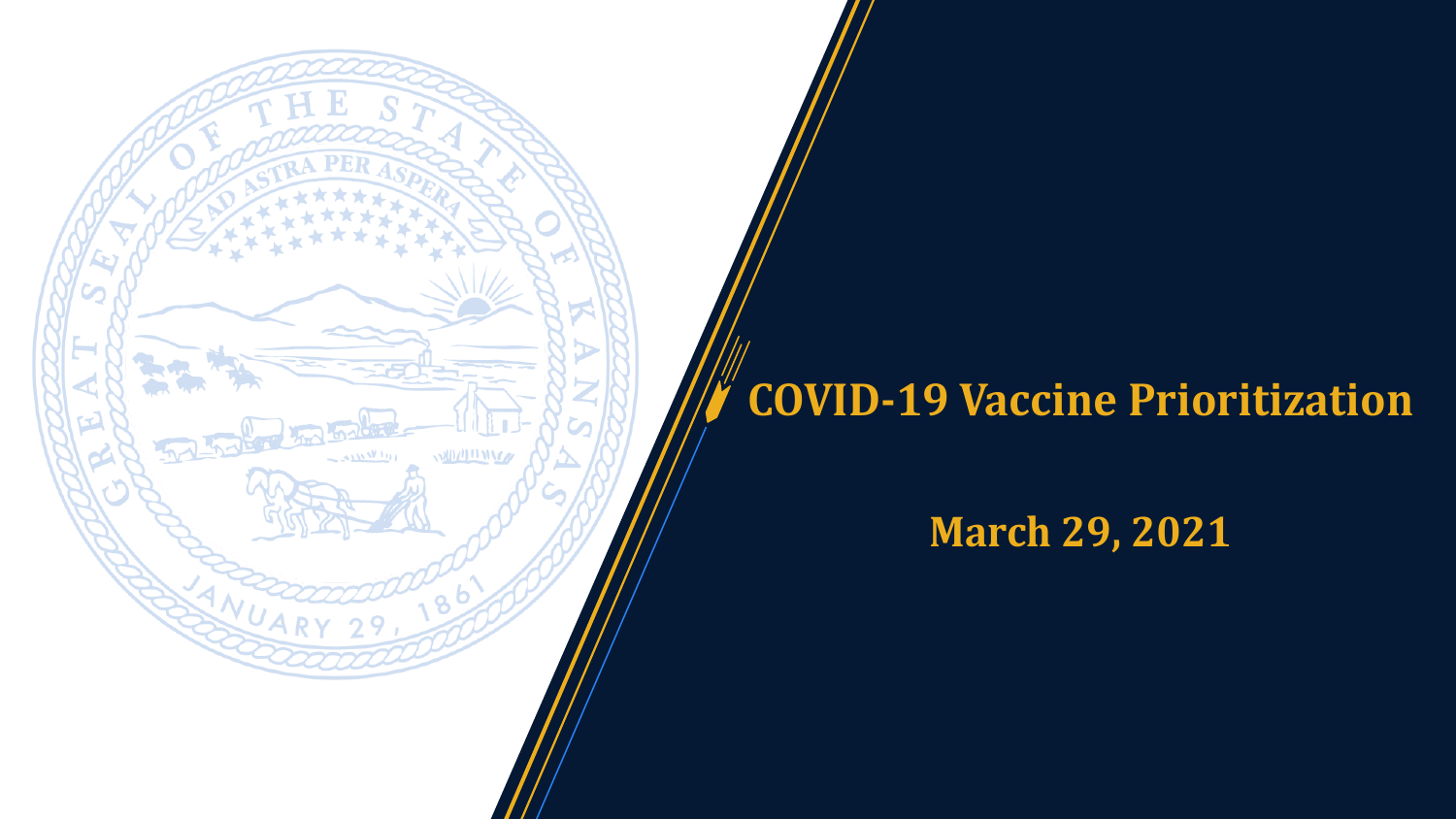

### COVID-19 vaccination phases in Kansas



#### **About this document**

- As COVID-19 vaccines are approved by the FDA, the federal government is supplying states with limited doses on a weekly basis.
- Kansas Department of Health and Environment (KDHE) has created a list of populations, spread across 5 phases, to prioritize for vaccination
- This document lays out Kansas' current prioritized vaccination plan and provides more detailed definitions of identified population segments

#### **Our methodology**

 $\alpha$ ala

- To develop this phasing, we segmented and prioritized Kansas' population based on public health risk and criticality to state infrastructure
- Throughout the process, we have used an equity lens to ensure inclusion of socially and medically vulnerable communities our prioritization
- The Governor and KDHE engaged an independent advisory committee to review and co-develop these phases, ensuring input broad input
- We have also relied on the expert opinion of the CDC and ACIP recommendations
- The COVID-19 environment is dynamic, and thus we will continue to adapt these phases and priority groups as we learn more about the disease situation in Kansas and across the country

#### **How we will operationalize these phases**

- KDHE will maintain a flexible approach to moving through phases, prioritizing the vaccination of current phase populations and maximizing speed under federal supply constraints
- We are engaging local health departments, providers (hospitals, clinics, pharmacies) etc. across the state to distribute and administer the vaccine
- We will ensure equity throughout the vaccine distribution process, e.g. by prioritizing providers, such as safety net clinics in vulnerable communities and proactive outreach and communications to those all those communities at risk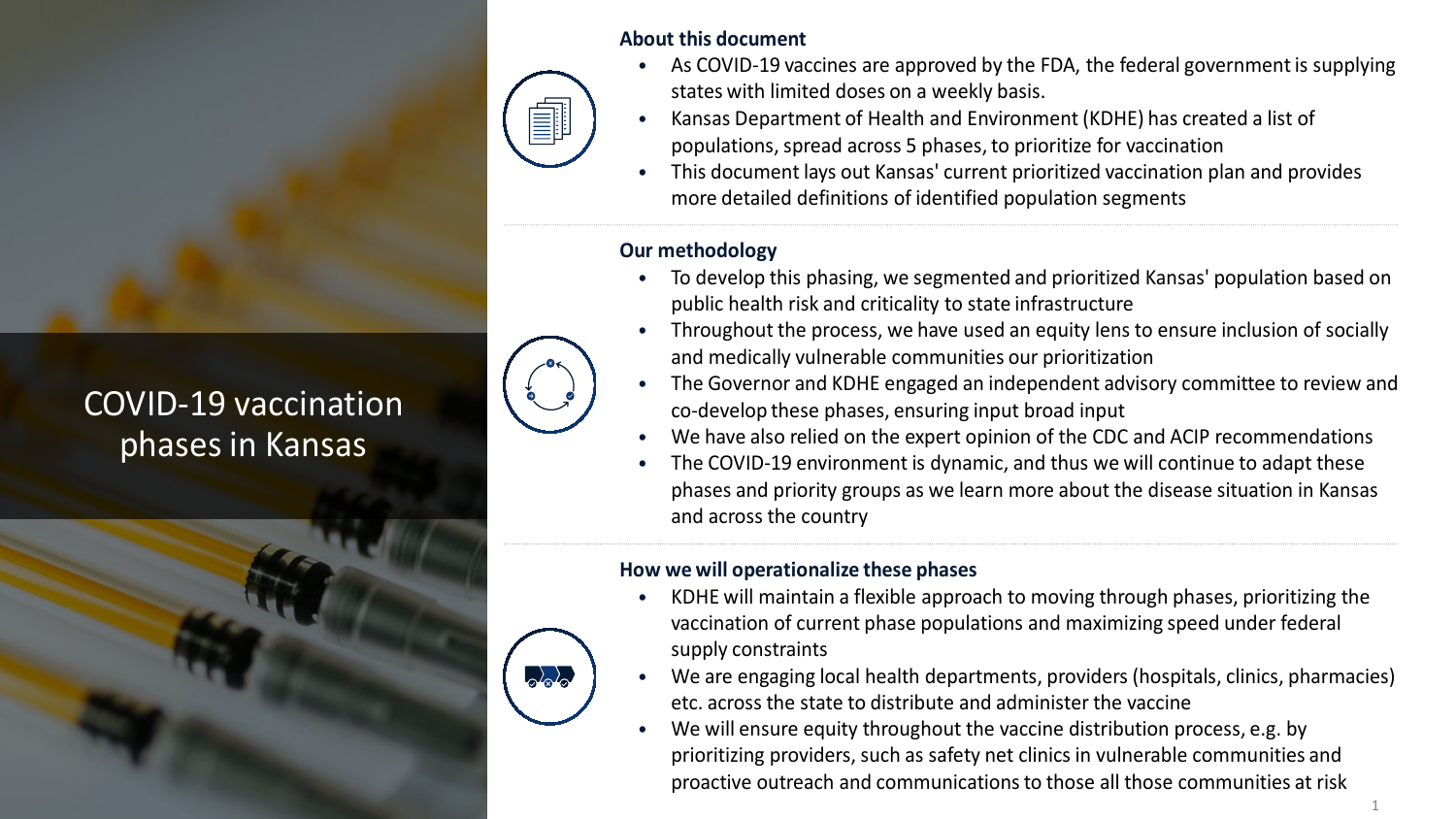# **Kansas Vaccination Phases | By Population**

**Population** Population

**Phase**

- Healthcare workers
- Residents or patients in Longterm care (LTC), senior housing or LTC-supported independent living
- Workers critical to pandemic response continuity
- Persons Aged 65+
- Congregate settings
- High-contact critical workers
- All unvaccinated persons prioritized in previous phases

**Late January March** 

Phases 3 & 4

- **1 2 3 4 5** • Aged 16-64 with severe medical risks
	- Other critical workers
	- All unvaccinated persons prioritized in previous phases
- Aged 16-64 with other medical risks
- All unvaccinated persons prioritized in previous phases
- Rest of pop. 16+
- Children\*
- All unvaccinated persons prioritized in previous phases

**Late March** Phase 5

 $\blacktriangleright$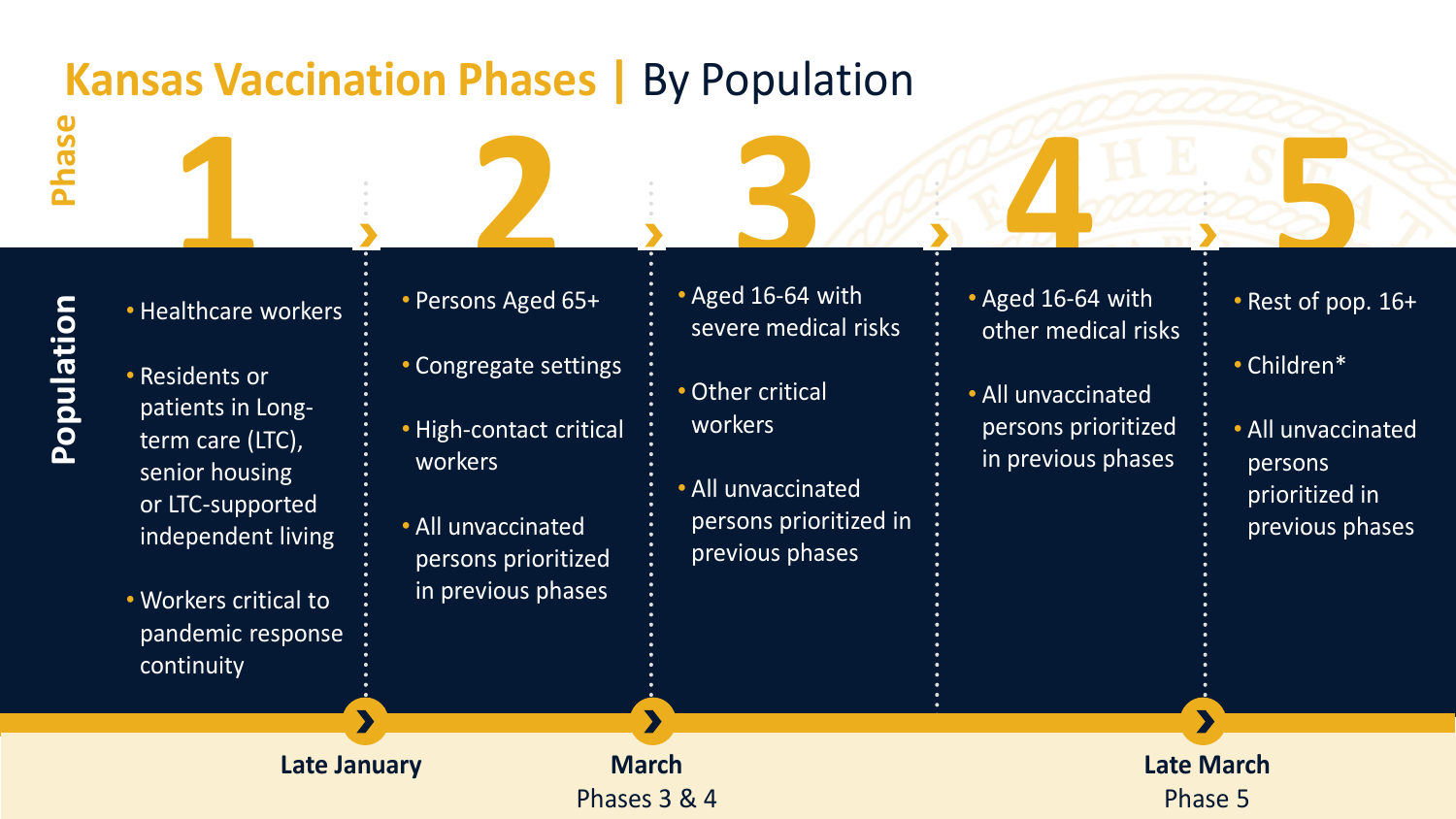KDHE adopted federal recommendations to assess exposure risks associated with workplaces and living arrangements



Federal guidelines<sup>1</sup> consider the number and nature of contacts required by different occupations

In addition to health risks associated with **clinical outcomes and death**, KDHE considered the following exposure-related risks in our approach





**Proximity Proximity Residents and staff are less than 6ft away** from one another





**Type of contact Exposure to droplets, shared surfaces,** common items





**Contact duration Average interactions last more than 10 min** 



**Challenges to implement protective measures**



Space is indoors, confined, or it is not possible to control with whom workers will interact

3

1. See DHS, [Guidance on the Essential Critical Infrastructure Workforce: Ensuring Community and National Resilience in COVID-19 Response](https://www.cisa.gov/sites/default/files/publications/ECIW_4.0_Guidance_on_Essential_Critical_Infrastructure_Workers_Final3_508_0.pdf) and CDC [guidelines for those living in close quarters](https://www.cdc.gov/coronavirus/2019-ncov/daily-life-coping/living-in-close-quarters.html), [shelters](https://www.cdc.gov/coronavirus/2019-ncov/community/homeless-shelters/plan-prepare-respond.html), [nursing homes](https://www.cdc.gov/coronavirus/2019-ncov/hcp/nursing-homes-responding.html) and on [how the coronavirus spreads](https://www.cdc.gov/coronavirus/2019-ncov/index.html)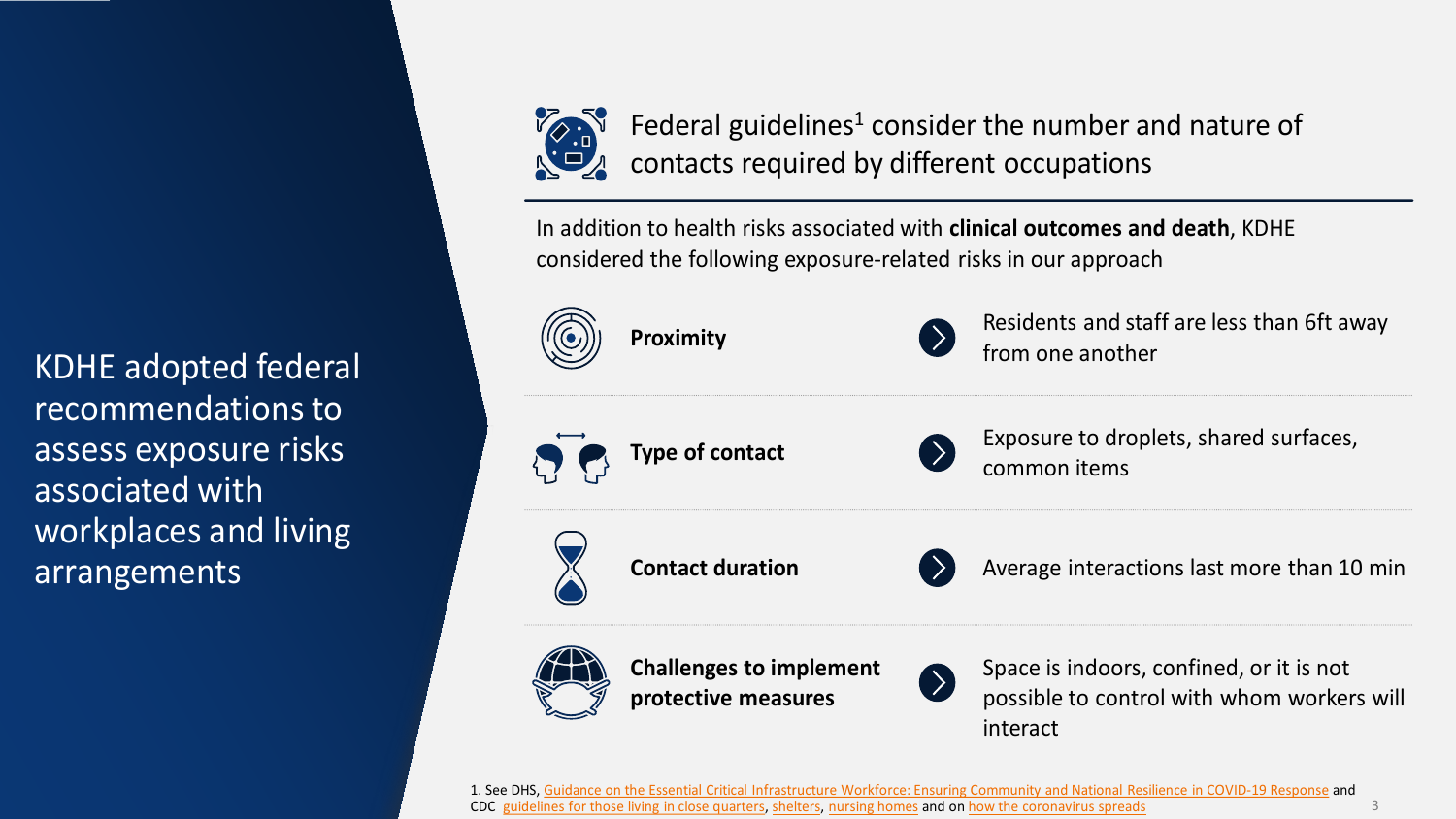### Phase 1 | Healthcare workers: Identifying characteristics and working definition

### **Definition**

Paid and unpaid persons serving in healthcare or healthcare-associated jobs, who are unable to work from home and may be directly or indirectly exposed to patients or infectious materials as a result of their jobs



Workers with any of the following features:

- Required to regularly enter a hospital (inpatient) or outpatient clinical setting;
- Involved in pandemic response (e.g., testing centers);
- In a healthcare or healthcare-associated setting, in contact with patients or infectious materials;

#### Examples of groups  $\Omega_{\Omega}$ included

- Staff in long-term care facility
- Workers in direct contact with patients, e.g., MD/DO/DPM, nurses, EMTs, clinical students and trainees
- Diagnostic labs, phlebotomists, pandemic health workers (e.g., individuals performing COVID tests)
- Mental healthcare providers, pharmacy staff, non-medical staff if exposed to patients or infectious materials;
- Healthcare-associated contractors, including food, waste management etc.
- Dentists, physical therapists, professionals performing elective procedures
- Home care workers, CMS-designated caretaker
- Morticians, forensic and funeral service workers;
- Staff in FQHCs, CHCs, safety-net/ free clinics, faith-based outreach clinics (inclusive of state-funded clinics)
- Home health aides, nursing assistants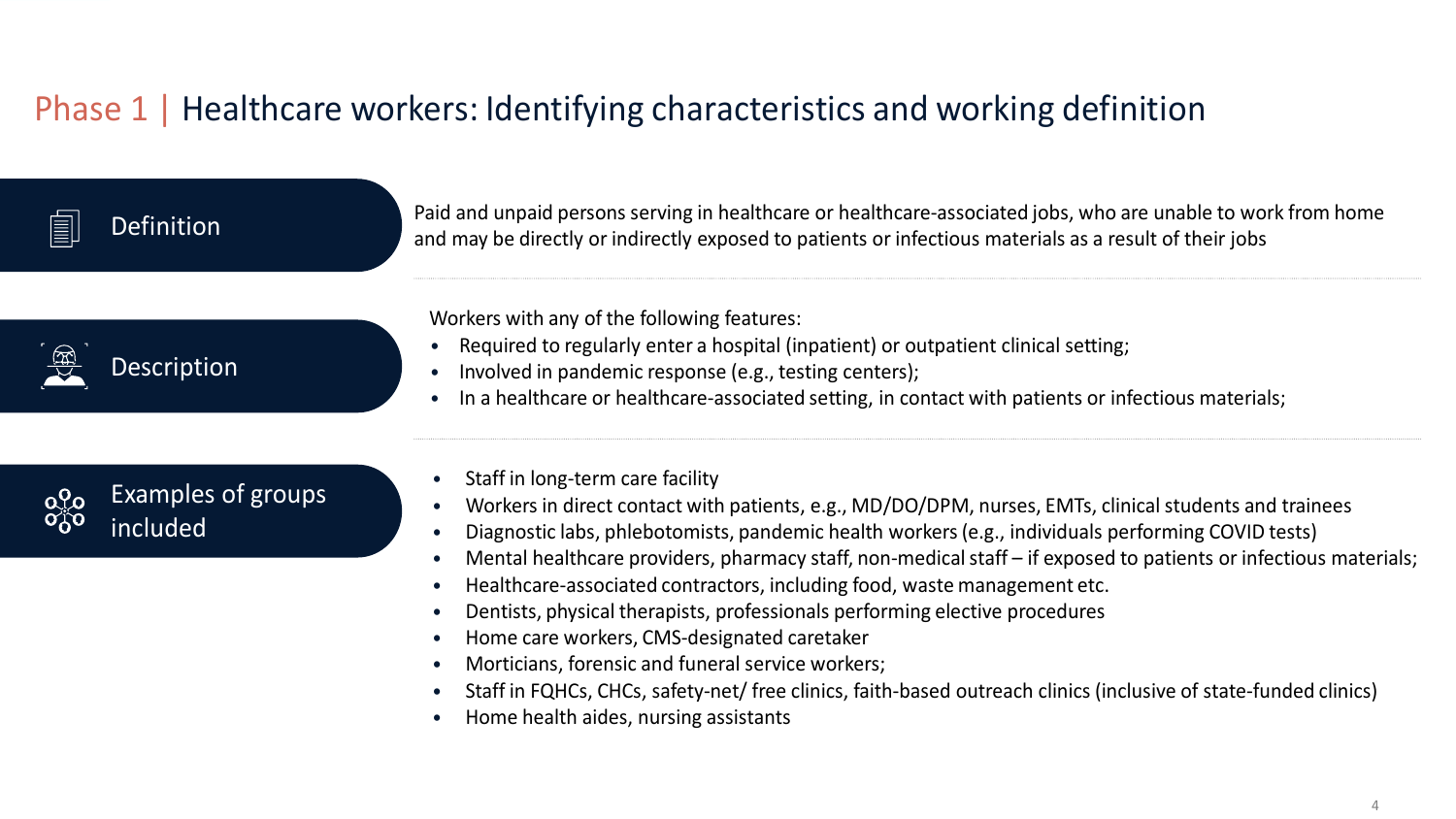### Phase 2 | High-contact critical<sup>1</sup> workers: identifying characteristics and working definition

| 圁 | <b>Definition</b>                     | Workers providing critical services who are at a higher risk of being infected, because their jobs require consistent and<br>close contact with a large number of individuals                                                                                                                                                                                                                                                                                                                                                                                                                    |
|---|---------------------------------------|--------------------------------------------------------------------------------------------------------------------------------------------------------------------------------------------------------------------------------------------------------------------------------------------------------------------------------------------------------------------------------------------------------------------------------------------------------------------------------------------------------------------------------------------------------------------------------------------------|
|   | <b>Description</b>                    | Critical workers are those necessary to maintain systems, assets and activities that are vital to the state (or<br>national) security, the economy, or public health, as defined by the Department of Homeland Security<br>Risk is associated with the likelihood of infecting oneself or spreading COVID. Factors that increase risk include<br>proximity, type of contact, duration of contacts and challenges to implement protective measures<br>Settings that provide a critical service and have recorded high transmission rates or become clusters in the past are<br>usually high risk; |
|   | <b>Examples of groups</b><br>included | Firefighters, police officers, first responders, correction officers<br>Grocery store workers and food services<br>K-12 and childcare workers, including teachers, custodians, drivers and other staff<br>Food processing, including meat processing plants<br>Large-scale aviation manufacturing plants<br>Transportation workers<br>Workers in the following industries, if they regularly need to be in high-risk settings to perform their duties:<br>Retail, warehouses and sales outlets<br>Agriculture<br>Supply of critical services or materials for the COVID response (e.g. PPE)      |

- The U.S. Postal Service
- 
- Department of Motor Vehicles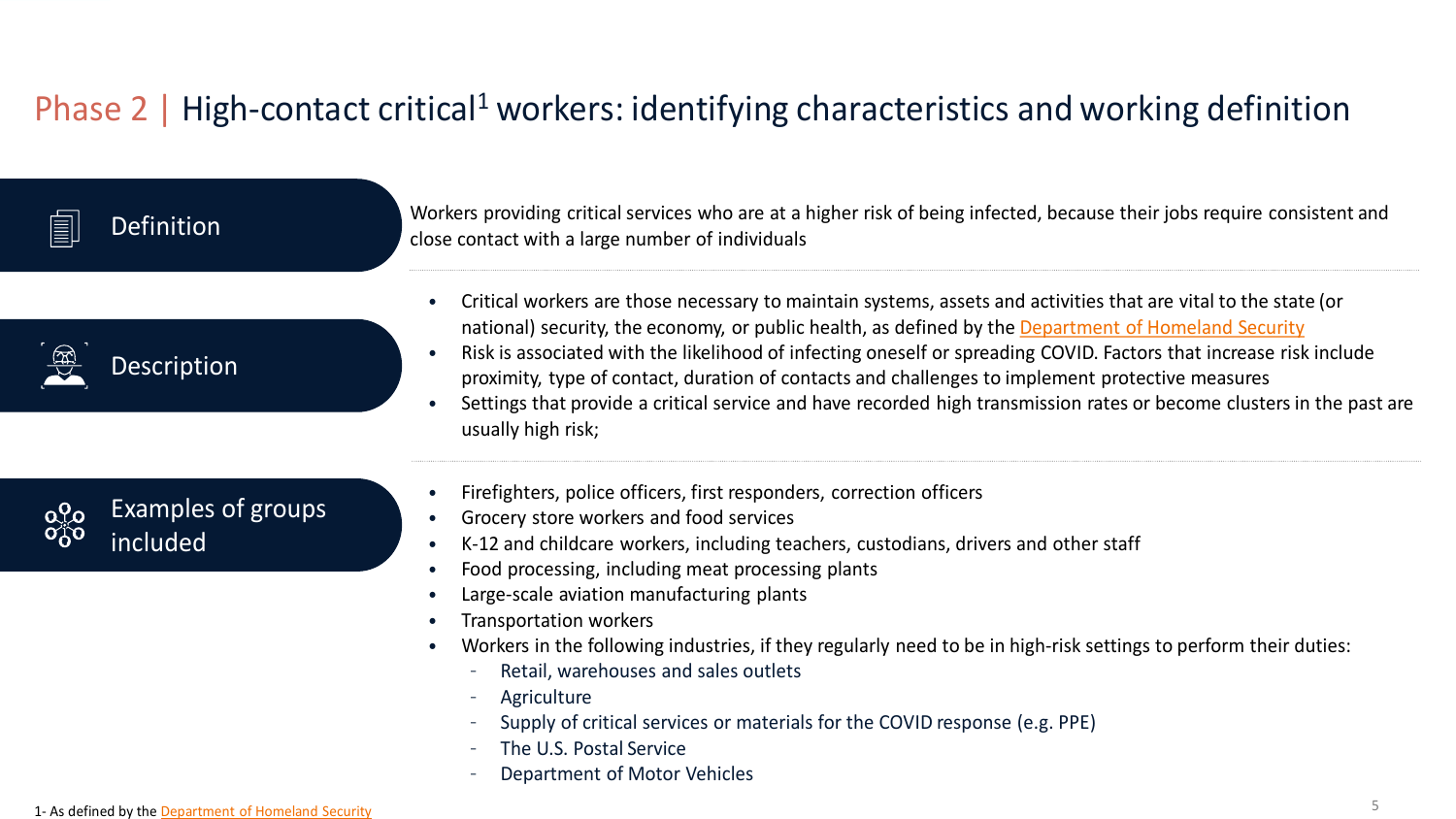### Phase 2 | Congregate settings: identifying characteristics and working definition

**Definition** 

Anyone living or working in licensed congregate settings and other special care or congregate environments

Description

Examples of groups included

- Licensed congregate settings are facilities licensed by the state or local government, that provide housing or care arrangements and where social distancing is not possible; they provide a form of social service or healthcare (or healthcare-associated) service
- Settings included in this phase are monitored by the state or the local government, or house vulnerable populations under care, e.g. in-home care and retirement facilities
- Risk is increased because of:
	- Proximity, i.e., residents and staff are less than 6ft away from one another
	- Type of contact, i.e., exposure to droplets, shared surfaces, common items
	- Duration, i.e., average interactions last more than 10 min
	- Potentially high number of contacts and, sometimes, difficulties to implement protective measures
- Homeless shelters and other homeless housing settings and dwelling places
- Congregate childcare institutions, adult and child protective services
- Emergency shelters or safe houses for victims of domestic violence
- Corrections facilities, including jails and juvenile justice facilities
- Behavioral Health institutions (including mental health institutions) and residential treatment centers
- Adult care homes, residents and staff in home plus facilities not covered in phase 1
- Senior living homes
- Home care givers (paid or unpaid), personal care aides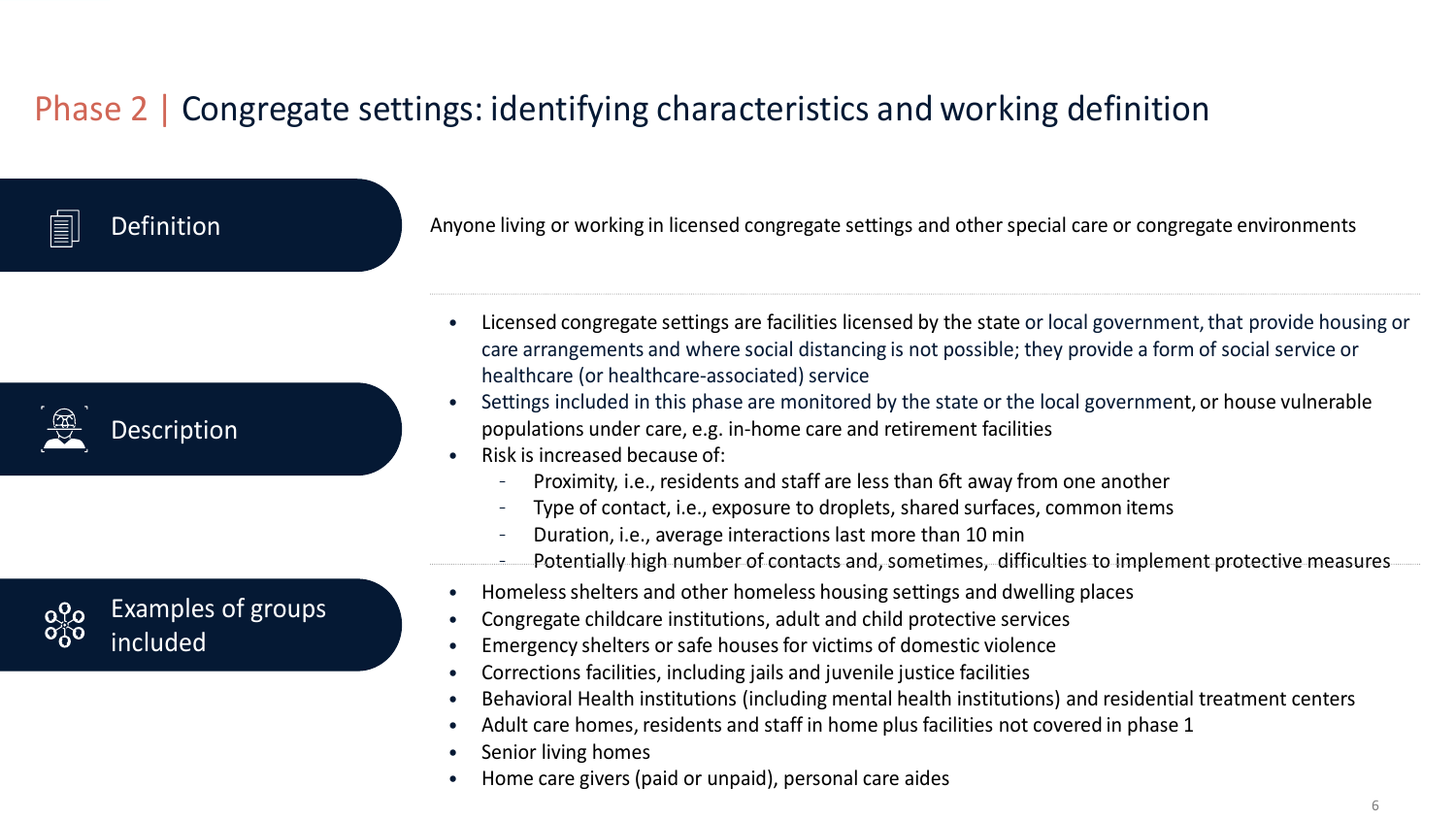### Phase 3 | Aged 16-64 with **severe** medical risks: identifying characteristics and working definition



7 1. Vaccines currently available under EUA have not been tested in pregnant women. Therefore, there are no safety data specific to use in pregnancy. A conversation with a clinician is specially important in such cases, and individuals who decide not to take the vaccine should be supported in their decision. See [ACOG recommendations](https://www.acog.org/clinical/clinical-guidance/practice-advisory/articles/2020/12/vaccinating-pregnant-and-lactating-patients-against-covid-19) for further information Sources: CDC, "Summary of Recent Changes" https://www.cdc.gov/coronavirus/2019-ncov/need-extra-precautions/people-with-medical-conditions.html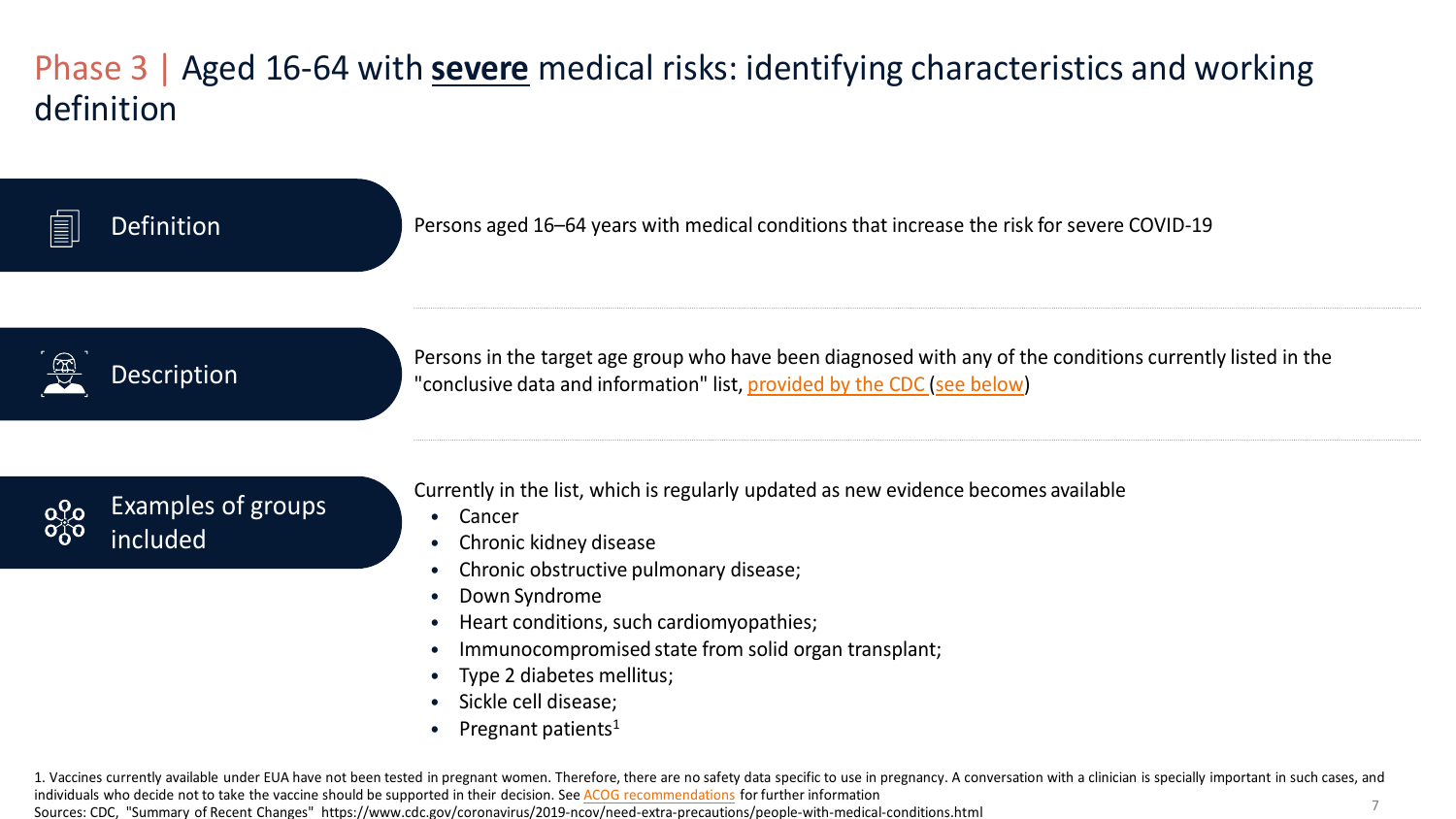### Phase 3 | Other critical workers<sup>1</sup> : identifying characteristics and working definition

### **Definition**

Non-healthcare workers in critical infrastructure, who cannot perform their duties remotely and therefore face risks of work-related exposure to COVID-19

## Description

Critical workers are characterized as those operating in-person to maintain systems, assets and activities that are [vital to the state \(or the country's\) security, economy, or public health, as defined by the Department of Homeland](https://www.cisa.gov/identifying-critical-infrastructure-during-covid-19)  **Security** 

![](_page_8_Picture_5.jpeg)

- Agricultural and food workers not included in previous phases
- Workers performing in-person activities indoors, in critical manufacturing, not included in previous phases; this includes aviation, production of critical supplies for the COVID response
- Utility workers
- Social service and government workers not included in previous priority phases
- Logistics workers, such as truck transportation workers, couriers and others
- Water and wastewater workers
- Shelter and housing (e.g., construction) workers, finance (e.g., bank tellers)
- Information technology and communications workers